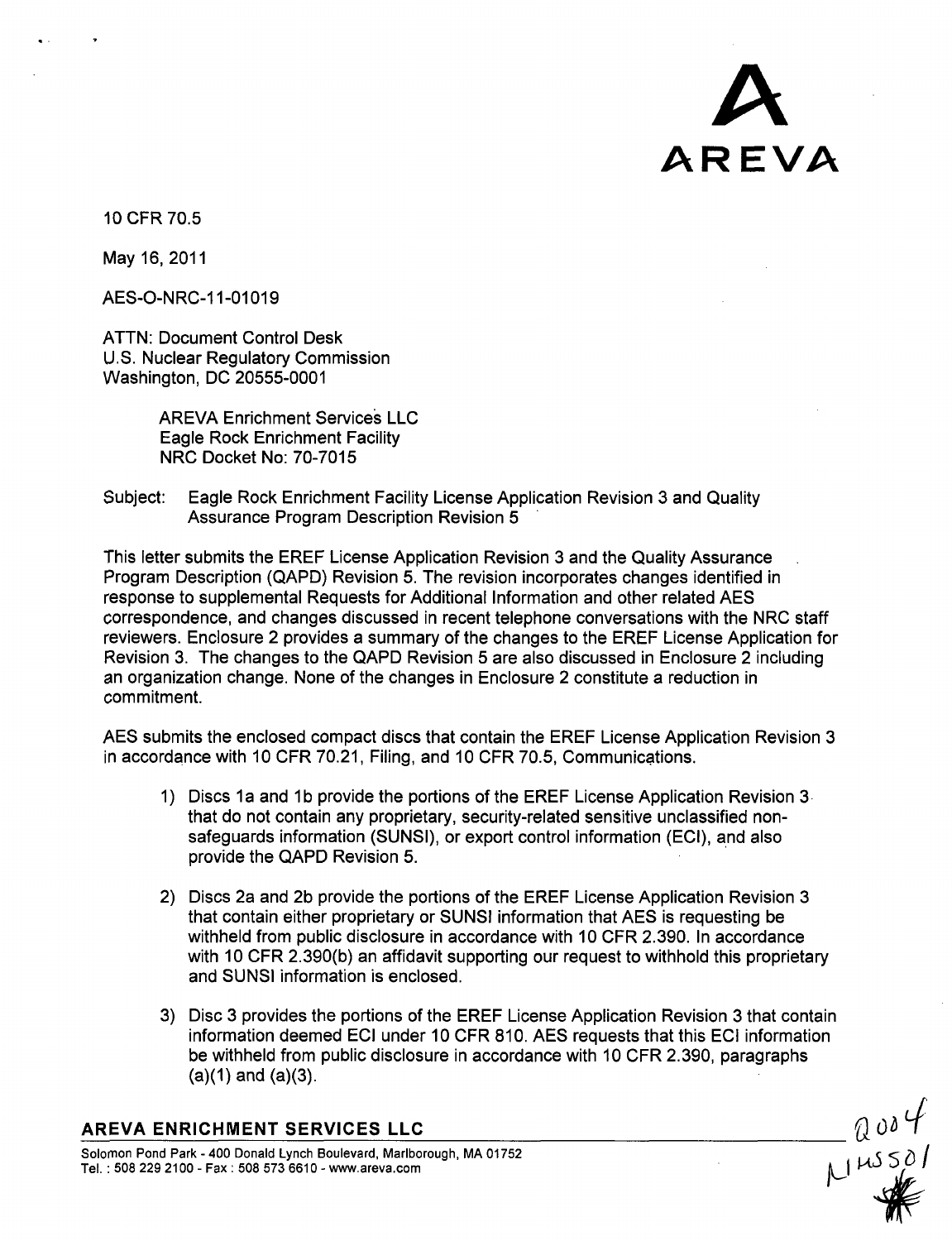AREVA Enrichment Services LLC AES-0-NRC-11-01019 Page 2 of 2

Enclosure 1 provides an affidavit supporting our request to withhold proprietary and ECI in accordance with 10 CFR 2.390(b).

If you have any questions regarding this submittal, please contact me at (508) 573-6554.

Respectfully,

James A. Kav Licensing Manager

## Enclosures:

- 1) Affidavit of James A. Kay
- 2) Summary of Changes EREF License Application Revision 3 and QAPD Revision 5
- 3) Discs **1** a and **1 b**  Redacted versions of the Environmental Report and Safety Analysis Report, and the Quality Assurance Program Description
- 4) Discs 2a and 2b Proprietary and SUNSI portions of the Environmental Report and Safety Analysis Report; Emergency Plan; Fundamental Nuclear Material Control Plan; Physical Security Plan; Standard Practice and Procedure Plan; Redacted version of the Integrated Safety Analysis Summary
- 5) Disc 3 **ECI** portions of the Integrated Safety Analysis Summary

cc:

Michael Weber, Director, Office of Nuclear Safety and Safeguards (w/o enclosures) Daniel Dorman, Director, Division of Fuel Cycle Safety and Safeguards (w/o enclosures) Marissa Bailey, Deputy Director, Special Projects and Technical Support (w/o enclosures) Thomas Hiltz, Branch Chief (w/o enclosures) Breeda Reilly, U.S. NRC Senior Project Manager Steve Lemont, U.S. NRC Senior Project Manager

Bruce Biwer, Argonne National Laboratory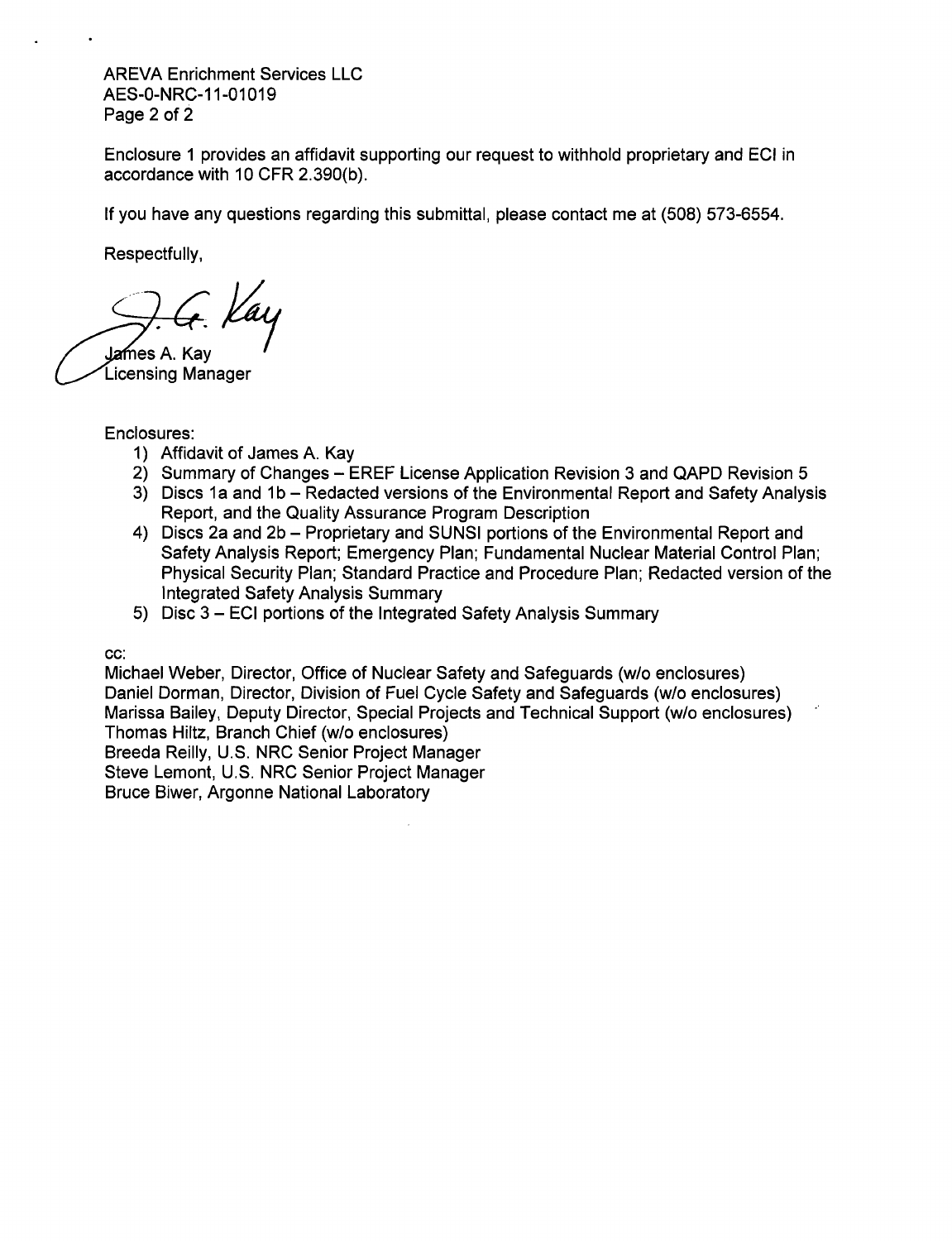AREVA Enrichment Services LLC **Enclosure 1** Eagle Rock Enrichment Facility Affidavit of James A. Kay

AES-O-NRC-11-01019 Page 1 of 2

- a) I am the Licensing Manager for the AREVA Enrichment Services LLC (AES), and as such have the responsibility of reviewing the proprietary and confidential information sought to be withheld from public disclosure in connection with our application to construct and operate a uranium enrichment facility. I am authorized to apply for the withholding of such proprietary and confidential information from public disclosure on behalf of AES.
- b) I am making this affidavit in conformance with the provisions of 10 CFR 2.390 of the regulations of the Nuclear Regulatory Commission (NRC), and in conjunction with AES's request for withholding, which is accompanied by this affidavit.
- c) I have knowledge of the criteria used by AES in designating information as proprietary or confidential.
- d) By this submittal, AES seeks to protect from disclosure certain proprietary information contained in Enclosure 4 and **ECI** information contained in Enclosure 5. This affidavit discusses the bases for withholding certain portions of this submittal, as indicated therein, from public disclosure.
- e) Pursuant to the provisions of 10 CFR 2.390(b)(4), the following is furnished for consideration by the NRC in determining whether the proprietary and **ECI** information sought to be protected should be withheld from public disclosure.
	- 1. The information is sought to the withheld from public disclosure, because it has been held in confidence by AES. This information is proprietary to AES, and AES seeks to protect it as such. The information proprietary to AES is found in documents listed in paragraph (d) above. AES has separated the proprietary information from nonproprietary information in these documents. Therefore, AES seeks to protect the separated information from public disclosure.
	- 2. The information sought to be withheld is of a type that would customarily be held in confidence by AES. The information consists of commercial and financial information that provide a competitive advantage to AES.
	- 3. The information sought to be withheld is being provided to the NRC in confidence, and, under the provisions of 10 CFR 2.390, it is to be received in confidence by the NRC.
	- 4. The information sought to be withheld is not available in public sources, to the best of AES's knowledge and belief.
	- 5. Public disclosure of the proprietary information AES seeks to protect is likely to cause substantial harm to AES's competitive position within the meaning of 10 CFR 2.390(b)(4)(v). The proprietary information has substantial commercial value to AES.

For all of the reasons discussed above, AES requests that the identified proprietary information be withheld from public disclosure.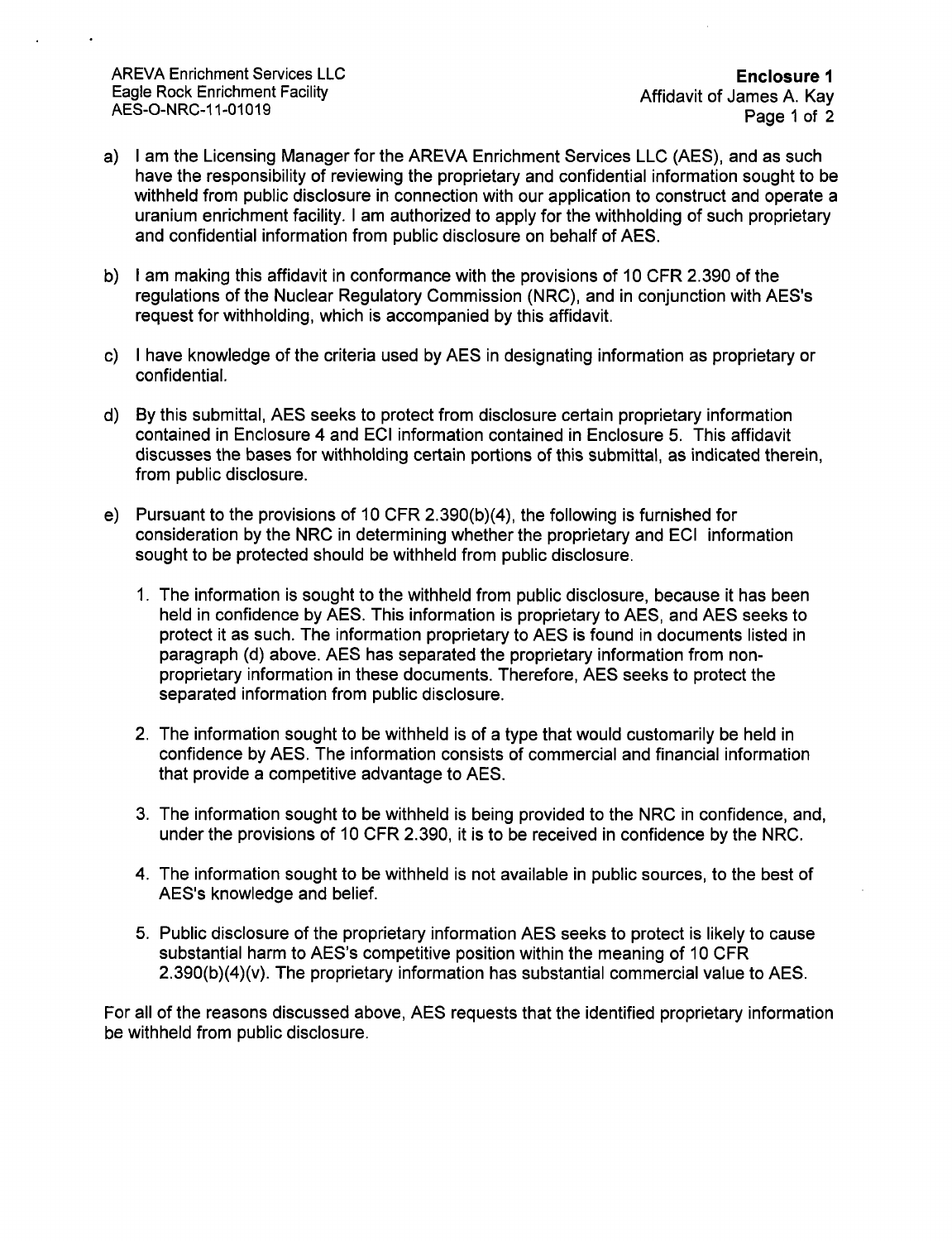AREVA Enrichment Services LLC Eagle Rock Enrichment Facility AES-O-NRC-11-01019

Enclosure **I** Affidavit of James A. Kay Page 2 of 2

I declare under penalty of perjury that the foregoing is true and correct.

Executed on May 16, 2011

A

Mr. J**am**es A. Kay<br>Licensing Manager of AES LLC 400 Donald Lynch Boulevard Marlborough, MA 01752



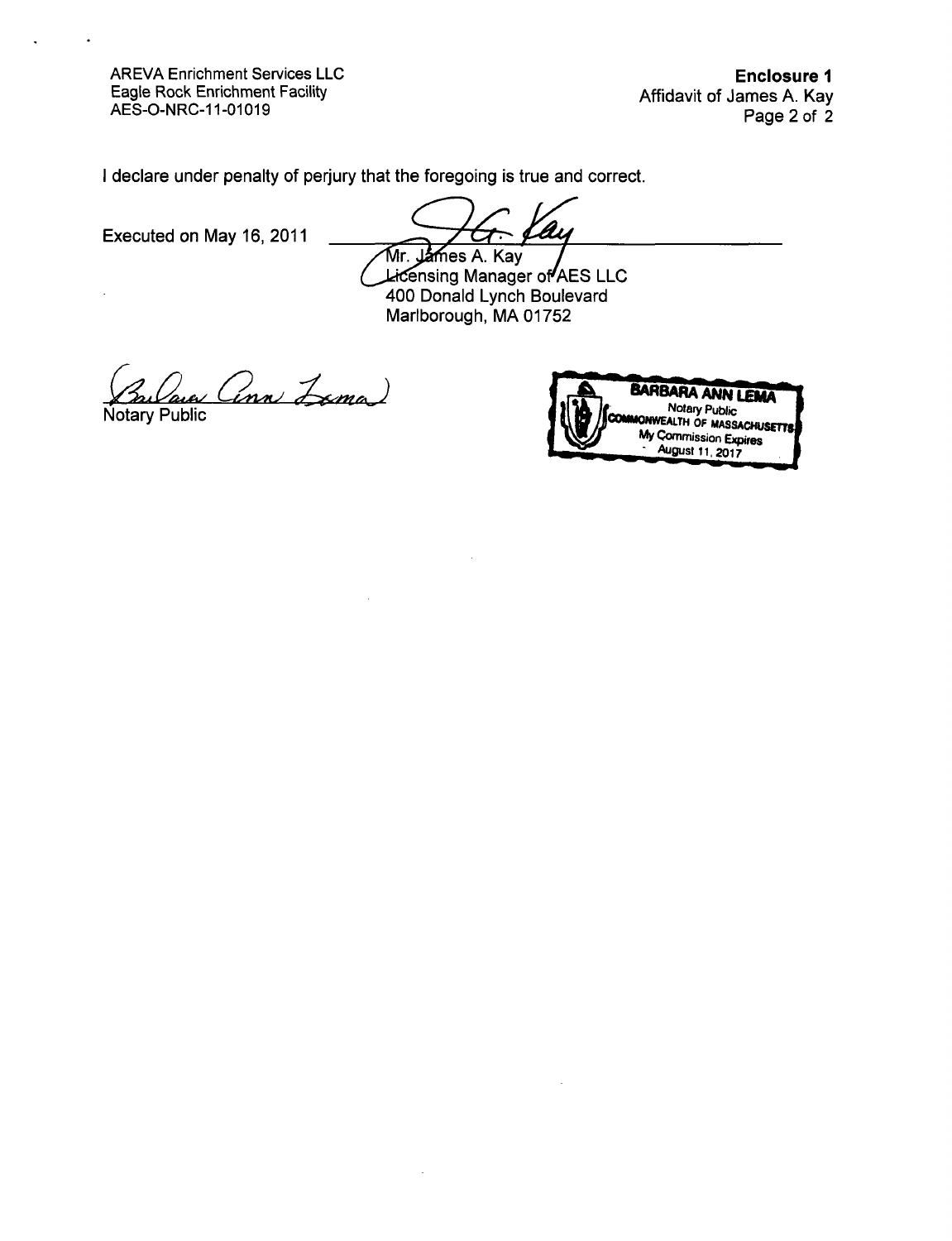## Summary of Changes - EREF License Application Revision **3** and QAPD Revision 5

- 1) Clarified ISAS that Safe-By-Design IROFS are Sole IROFS (Ref. 1)
- 2) Added a discussion in the SAR on what constitutes an alteration of a Safe-By-Design IROFS (Ref. 1)
- 3) Incorporated supplemental response to Requests for Additional Information (RAI) for RAls ISA-17 and ISA-20 (Ref. 2)
- 4) Added supplemental April 2010 Sage Grouse Survey Report (Ref. 3)
- 5) Added follow-up response to Quality Assurance requirements for Fire Protection IROFS (Ref. 4, 6)
- 6) Clarified in SAR and ISAS that IROFS trip in the fail-safe position on loss of power (Ref. 5)
- 7) Revised the electrical design standard for independence and separation criteria for IROFS from IEEE 279-1971 to Regulatory Guide 1.75, Revision 3 (Ref. 5)
- 8) Revised definition for QAPD QA Level 1 to include IROFS with a Safe-By-Design attribute (Ref. 7)
- 9) Clarified independence of IROFS43 and IROFS100 for fire protection (Ref. 8)
- 10) Provided categorization of Load Cells as IROFS (Ref. 9)
- 11) Incorporated supplemental response for RAI ISA-10 (Ref. 1, 10)
- 12) Incorporated supplemental response for RAI HFE-1 (Ref. 11)
- 13) Included QAPD Revision 4 incorporating the 10 CFR 21 Exemption (Ref. 7, 12, 13)
- 14) Revised response to RAI ER 14 regarding the filing of a Notice of Intent with the EPA to start pre-construction activities (Ref. 14)
- 15) Added October 2010 Wildlife Survey Report (Ref. 15)
- 16) Updated the Foreign Ownership, Control and Influence (FOCI) Information (Ref. 16)
- 17) Incorporated response to RAls for Fire Protection Quality Assurance requirements (Ref. 17 and 18)
- 18) Revised the description of IROFS38 and IROFS39 to clarify the fan motor for the Product Liquid Sampling Autoclave is located outside the autoclave and does not stop on a high temperature trip signal
- 19) Added organization changes to QAPD and SAR
- 20) Added Definition section to the QAPD (Ref. 19)
- 21) Incorporated miscellaneous editorial, administrative and grammatical changes to the ER, SAR, FNMCP and ISAS including a correction to breathing air requirements in SAR Section 4.6.2, a clarification of the Contingency Dump System upset events in SAR Sections 5.1.1 and 5.1.2 and, a clarification to feed material sampling requirements in FNMCP Section 2.3.2.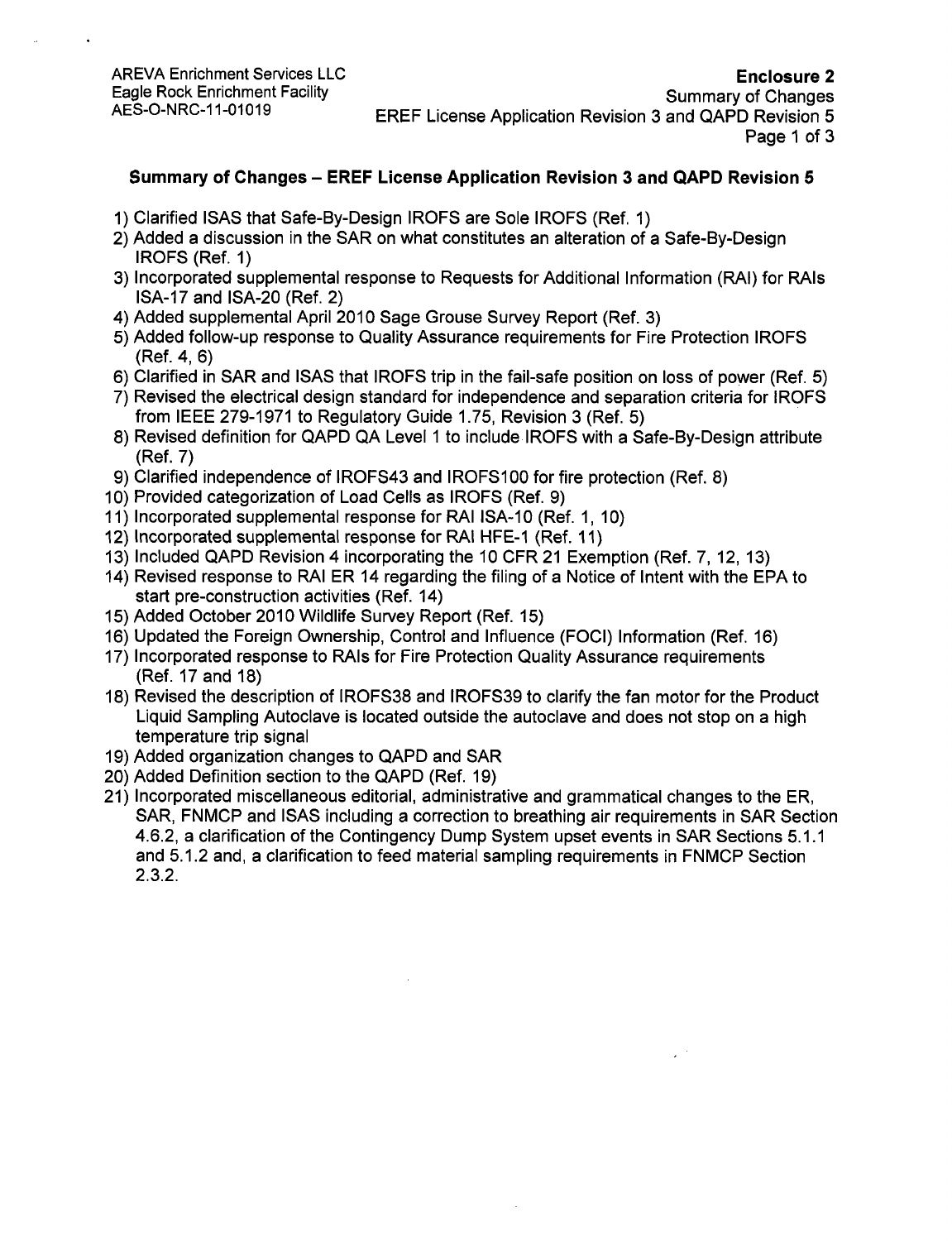## References:

- 1) B. Reilly (NRC) E-mail to J. A. Kay (AES) Response to RAI ISA-10, Safe-By-Design IROFS as Sole IROFS, and Alteration of a Safe-By-Design IROFS, May 11, 2010.
- 2) J. Kay (AES) letter to the U.S. NRC Document Control Desk, Supplemental Response to Requests for Additional Information - AREVA Enrichment Services LLC License Application for the Eagle Rock Enrichment Facility, May 12, 2010
- 3) J. A. Kay (AES) letter to the U.S. NRC Document Control Desk, AREVA Enrichment Services LLC - Eagle Rock Enrichment Facility, Supplemental Sage Grouse Survey Report, May 14, 2010.
- 4) J. A. Kay (AES) letter to the U.S. NRC Document Control Desk, Response to NRC Letter dated March 25, 1010, ML1 00560385, Quality Assurance Requirements for Fire Protection Items Relied On For Safety - AREVA Enrichment Services LLC License Application for the Eagle Rock Enrichment Facility, May 28, 2010.
- 5) AES June 2, 2010 Teleconference Notes with the NRC to Clarify IROFS Trip on Loss of Power and Use of Regulatory Guide 1.75, Revision 3, June 2, 2001.
- 6) J. A. Kay (AES) letter to the U.S. NRC Document Control Desk, Follow-up Response to Quality Assurance Requirements for Fire Protection Items Relied On For Safety, June 15, 2010.
- 7) G. van Noordennen (AES) E-mail to B. Reilly (NRC), Revised Definition for Quality Assurance Level **1** to Include IROFS with a Safe-By-Design Attribute, June 23, 2010.
- 8) J. A. Kay (AES) E-mail to B. Reilly (NRC) to Clarify Independence of IROFS43 and IROFS100 for Fire Protection, June 28, 2010.
- 9) J. A. Kay (AES) letter to the U.S. NRC Document Control Desk, Supplemental Information - Categorization of Load Cells as IROFS and Quality Assurance Requirements for Enhanced Administrative IROFS - AREVA Enrichment Services LLC License Application for the Eagle Rock Enrichment Facility, June 30, 2010.
- 10) J. A. Kay (AES) letter to the U.S. NRC Document Control Desk, Supplemental Response to Requests for Additional Information - AREVA Enrichment Services LLC License Application for the Eagle Rock Enrichment Facility, July 13, 2010.
- 11) J. A. Kay (AES) letter to the U.S. NRC Document Control Desk, Supplemental Response for NRC Request for Additional Information Number HFE-1, July 16, 2010.
- 12) D. Dorman (NRC) letter to J. Kay (AES), Approval of AREVA Enrichment Services' Part 21 Exemption Request, July 28, 2010.
- 13) J. A. Kay (AES) letter to the U.S. NRC Document Control Desk, Revised Quality Assurance Program Description Incorporating the 10 CFR Part 21 Exemption, September 10, 2010.
- 14) J. A. Kay (AES) E-mail to B. Reilly (NRC) to Revise Response to RAI ER 14 Regarding the Filing of a Notice of Intent to Start Construction Activities with the EPA, October 8, 2010.
- 15) J. A. Kay (AES) letter to the U.S. NRC Document Control Desk, Supplemental Wildlife Survey Report, December 17, 2010.
- 16) J. A. Kay (AES) letter to the U.S. NRC Document Control Desk, Foreign Ownership, Control, or Influence (FOCI) Information - Update to Standard Practice Procedure Plan (SPPP) for Non-Possessing Facility Clearance, January 10, 2011.
- 17) J. A. Kay (AES) letter to the U.S. NRC Document Control Desk, Response to Request for Additional Information for Revised Quality Assurance Program Description, March 1, 2011.